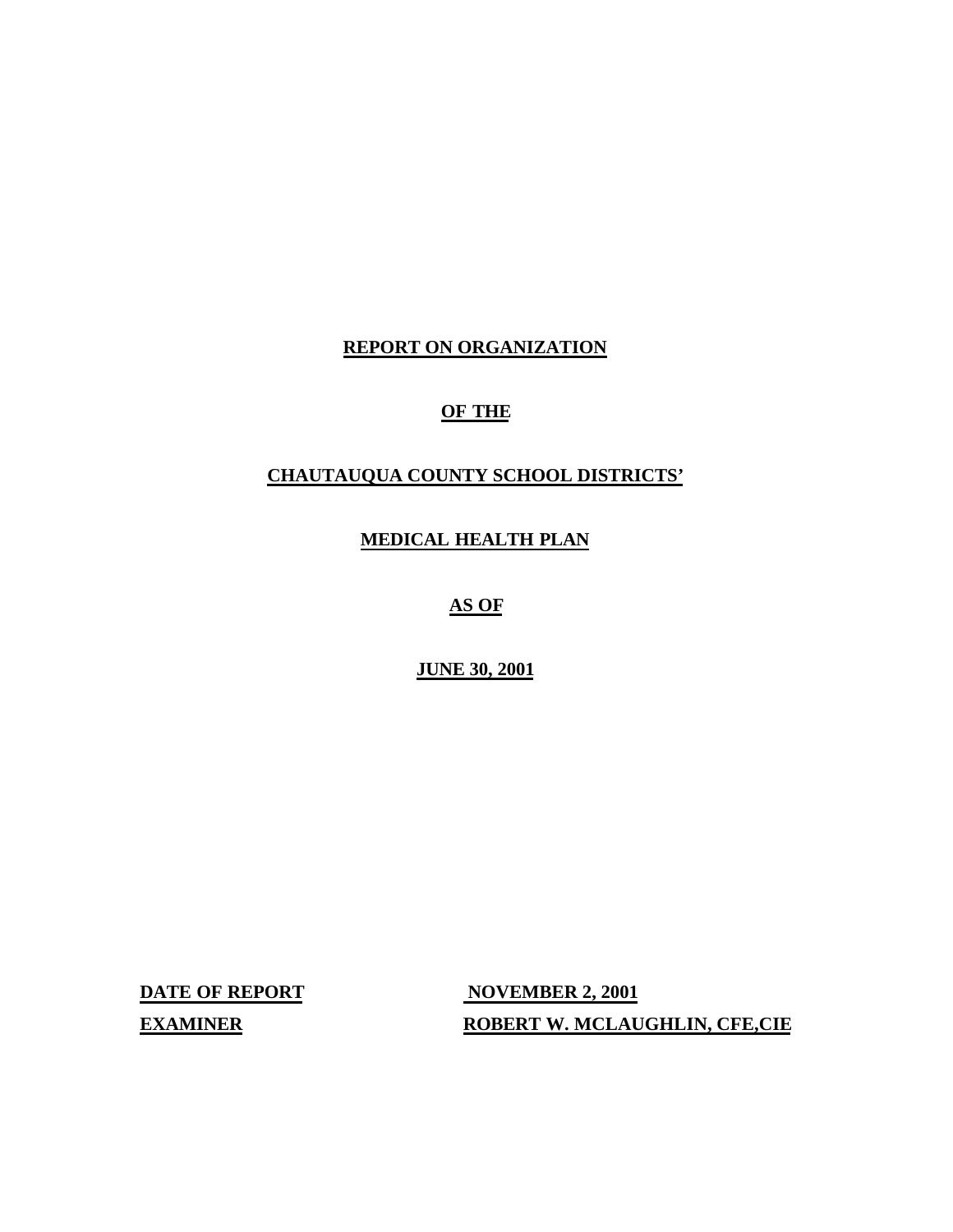### TABLE OF CONTENTS

### ITEM NO. PAGE NO.

| 1. | Organization                      |    |
|----|-----------------------------------|----|
| 2. | Scope of examination              | 6  |
| 3. | Reinsurance                       |    |
| 4. | Administrative service agreements | 8  |
| 5. | <b>Balance</b> sheet              | 9  |
| 6. | Cash and cash equivalents         | 10 |
| 7. | Premiums receivable               | 10 |
| 8. | Summary of recommendations        |    |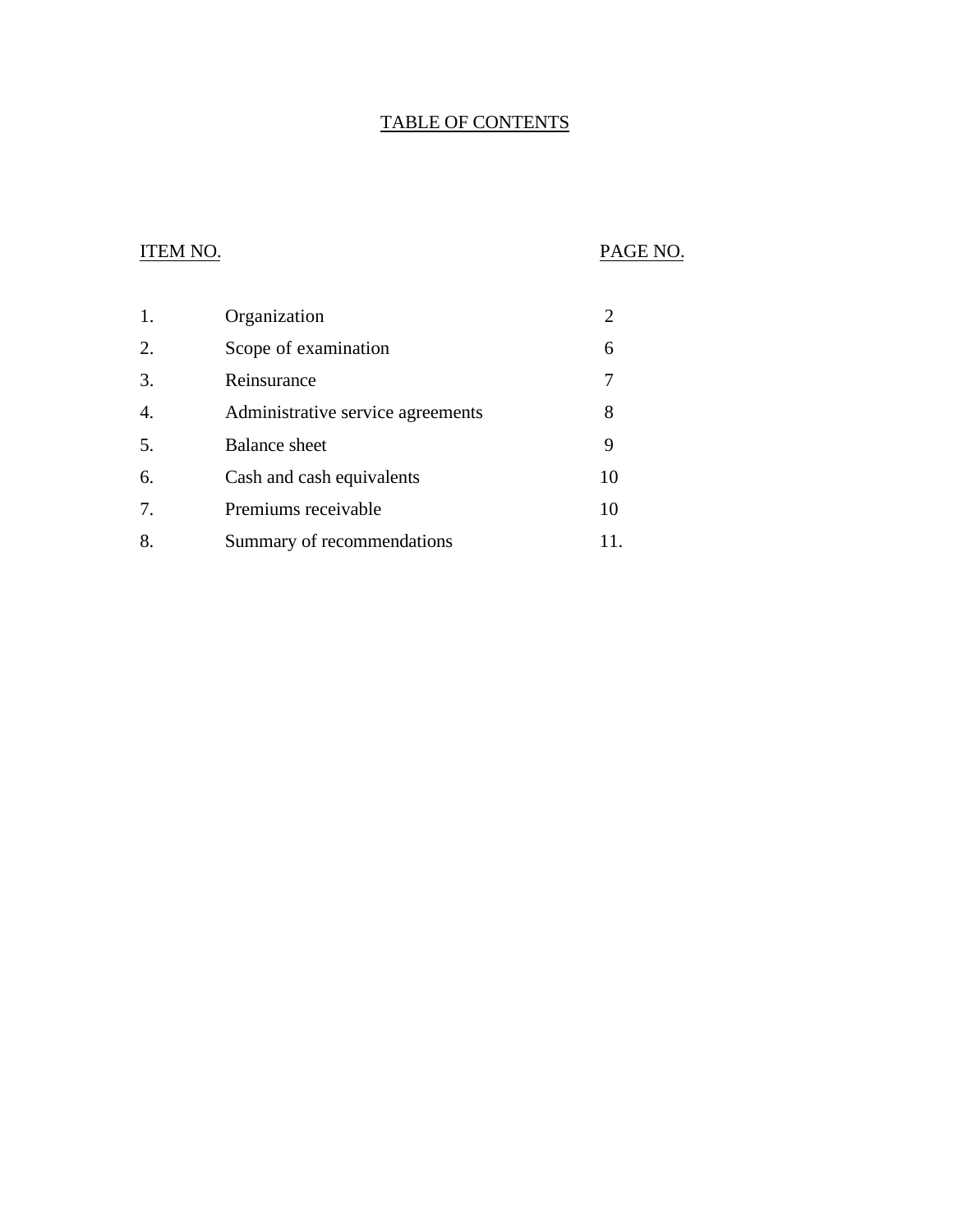

STATE OF NEW YORK INSURANCE DEPARTMENT 25 BEAVER STREET NEW YORK, NEW YORK 10004

November 2, 2001

Honorable Gregory V. Serio Superintendent of Insurance Albany, NY 12257

Sir:

Pursuant to instructions contained in Appointment Number 21792 dated October 15, 2001, and attached hereto, I have made an examination "on organization" of the Chautauqua County School Districts' Medical Health Plan and respectfully submit the following report thereon.

Whenever the term, the "Plan" appears herein without qualification, it should be understood to refer to the Chautauqua County School Districts' Medical Health Plan.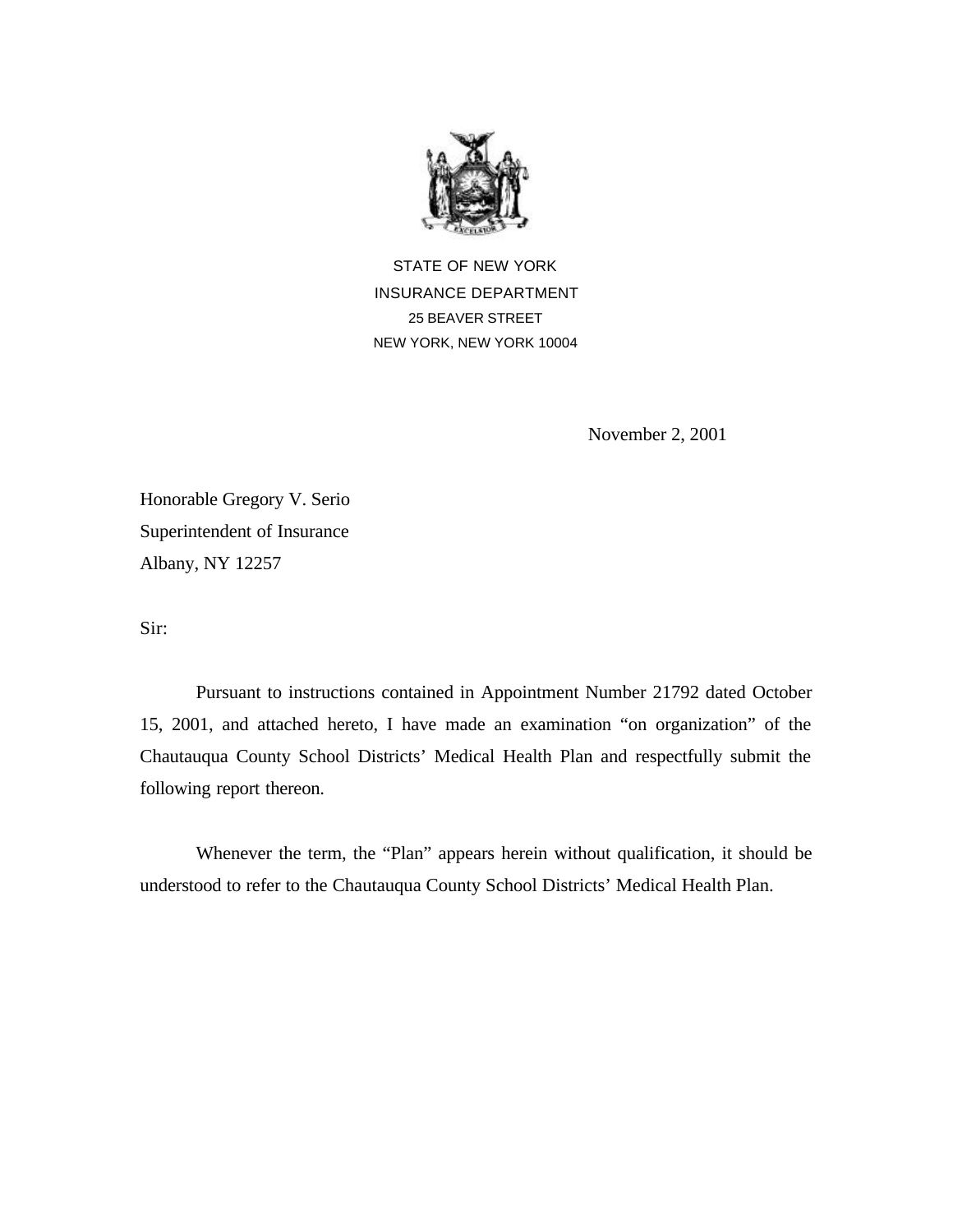#### **1. ORGANIZATION**

<span id="page-3-0"></span>The Chautauqua County School Districts' Health Plan (CCSDHP) commenced business on April 1, 1981. The Plan is a self-insured consortium established by sixteen (16) school districts and one Board of Cooperative Educational Services (BOCES) to provide for the efficient and economical evaluation, administration and payment of health claims of employees, retirees and their dependents of the participating school districts. Each school district agrees to share the costs and assume the liabilities for hospital, surgical, prescription drug, chiropractic dental, vision and major medical benefits provided under the Plan to covered members in all participating schools districts.

The Plan has applied to the Superintendent of Insurance for a Certificate of Authority pursuant to Article 47 of the New York Insurance Law.

The Plan has its main administrative office at 513 West Third Street, Jamestown, New York. Currently, the Plan has a total of sixteen (16) plan participants plus Erie-2 – Chautauqua-Cattaraugus BOCES. Members of the Plan's governing board, as of June 30, 2001 were as follows:

| <b>Municipal Corporation</b>                                                              | <b>Board Member and Title</b>        | <b>Phone Number</b> |
|-------------------------------------------------------------------------------------------|--------------------------------------|---------------------|
| Bemus Point C.S.D.<br>3980 Dutch Hollow Road,<br>Bemus Point, New York<br>14712           | Albert D'Attilio,<br>Superintendent  | $(716)$ 386-2375    |
| Erie $2$ – Chautauqua –<br>Cattaraugus BOCES<br>8685 Erie Road,<br>Angola, New York 14006 | Dr. Richard Timbs,<br>Superintendent | $(716)$ 228-1184    |
| Brockton C.S.D.<br>138 West Main Street,<br>Brockton, New York<br>14716                   | Richard Thom,<br>Superintendent      | $(716) 792 - 9121$  |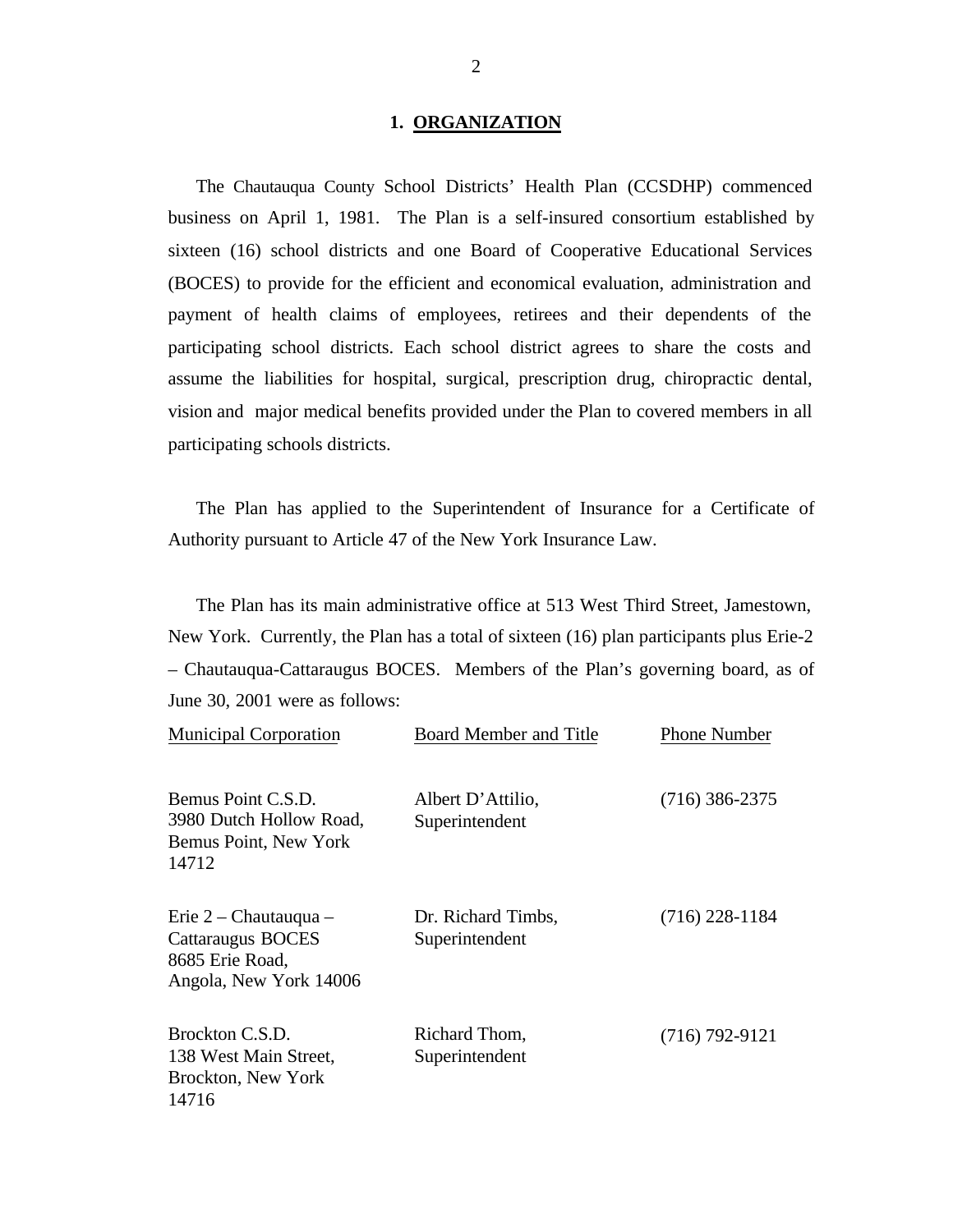| Cassadaga C.S.D.<br>P.O. Box 540, Route 60,<br>Brockton, New York<br>14716                                            | Brian Jordan,<br>Superintendent         | $(716)$ 962-5155     |
|-----------------------------------------------------------------------------------------------------------------------|-----------------------------------------|----------------------|
| Chautauqua Lake C.S.D.<br>100 North Erie Street,<br>Mayville, New York<br>14757                                       | Donald Belcer,<br>Superintendent        | $(716)$ 753-5808     |
| Clymer C.S.D.<br>P.O. Box 580,<br><b>East Main Street</b><br>Clymer, New York 14724                                   | Ralph Wilson,<br>Superintendent         | $(315)$ 355-4444     |
| Dunkirk City School<br><b>District</b><br>620 Marauder Drive,<br>Dunkirk, New York 13139                              | Carl Mititello<br>Superintendent        | $(716)$ 366-9300     |
| Falconer C.S.D.<br>2 East Avenue,<br>Falconer, New York<br>14733                                                      | J. Richard Rodriquez,<br>Superintendent | $(716)$ 665-6624     |
| Fredonia C.S.D.<br>East Main Street,<br>Fredonia, New York<br>14063                                                   | James P. Coon,<br>Superintendent        | $(716)$ 679-1581     |
| Frewsburg C.S.D<br>26 Institute Street,<br>Frewsburg, New York<br>14738                                               | Paul Grekalski,<br>Superintendent       | $(716)-569-9241$     |
| <b>Jamestown Public School</b><br><b>District</b><br>200 East 4 <sup>th</sup> Street,<br>Jamestown, New York<br>14701 | Raymond Fashano,<br>Superintendent      | $(716) - 483 - 4420$ |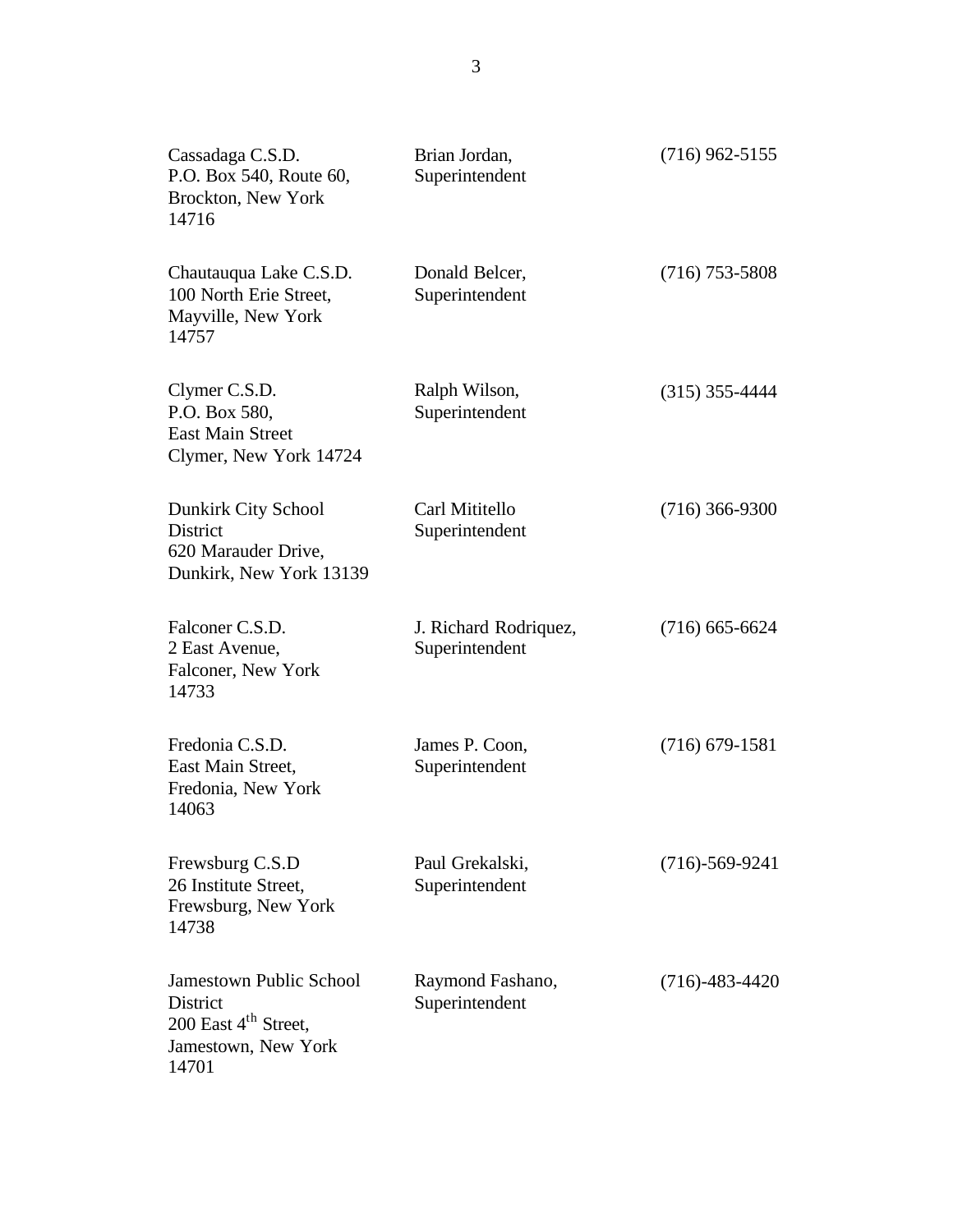| Panama C.S.D.<br>41 North Street,<br>Panama, New York 14701                        | Carol Hay,<br>Superintendent           | $(716) - 782 - 3245$ |
|------------------------------------------------------------------------------------|----------------------------------------|----------------------|
| Ripley C.S.D.<br>P.O. Box 688,<br>12 North State Street,<br>Ripley, New York 14775 | Colleen Taggerty,<br>Superintendent    | $(716) - 736 - 6201$ |
| Sherman C.S.D.<br>P.O. Box 950,<br>127 Park Street,<br>Sherman, New York<br>14781  | Dr. Howard Ferguson,<br>Superintendent | $(716) - 761 - 6122$ |
| Silver Creek C.S.D.<br>P.O. Box 270,<br>Silver Creek, New York<br>14136            | James Mills,<br>Superintendent         | $(716)-934-2603$     |
| Southwestern C.S.D.<br>600 Hunt Road, W.E.<br>Jamestown, New York<br>14701         | Edmund Harvey*,<br>Superintendent      | $(716) - 484 - 1136$ |
| Westfield C.S.D.<br>203 East Main Street<br>Westfield, New York<br>14787           | Margaret Sauer,<br>Superintendent      | $(716)-326-2151$     |

\*Replaced by Robert Guiffreda, Superintendent, Southwestern C.S.D. effective July 1, 2001.

·

The above school districts cover the geographic areas of Chautauqua [County.of](https://County.of) New York State. The Plan's enrollment of members as of June 30, 2001 was 3,437.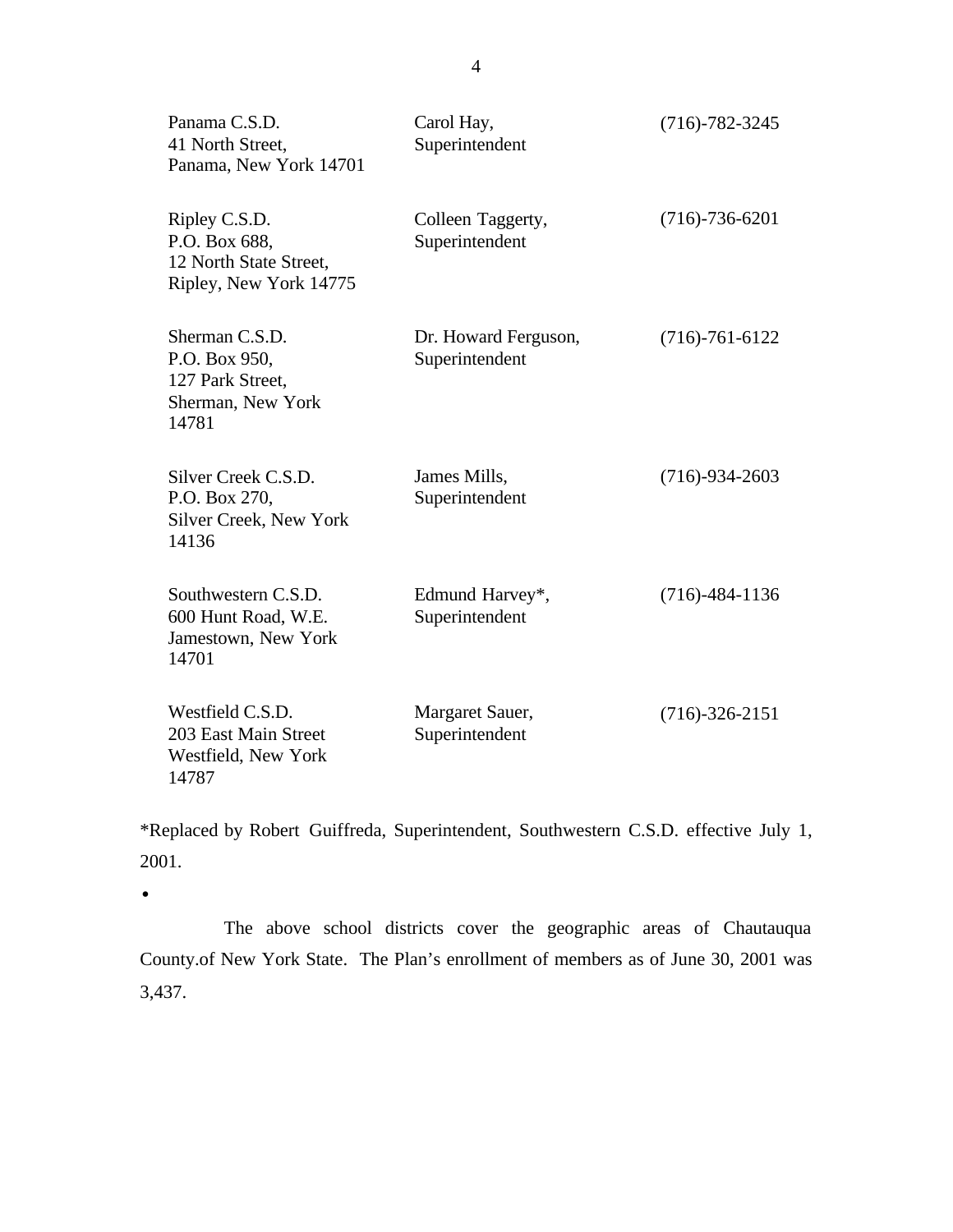The officers of the Plan as of June 30, 2001 were as follows:

Chairman: John Ireland Assistant Chairman David Thomas Treasurer: Charity Mucha Secretary: Brent Agett

The Board of Governors has designated Richard Kaiser, Esq. as the Plan's Attorney-in-Fact. Laura Otander, consultant to the Plan, is the holder of the Plan's reports, records, and statements except for financial records. Charity Mucha, Plan Treasurer is the holder of the Plan's financial records.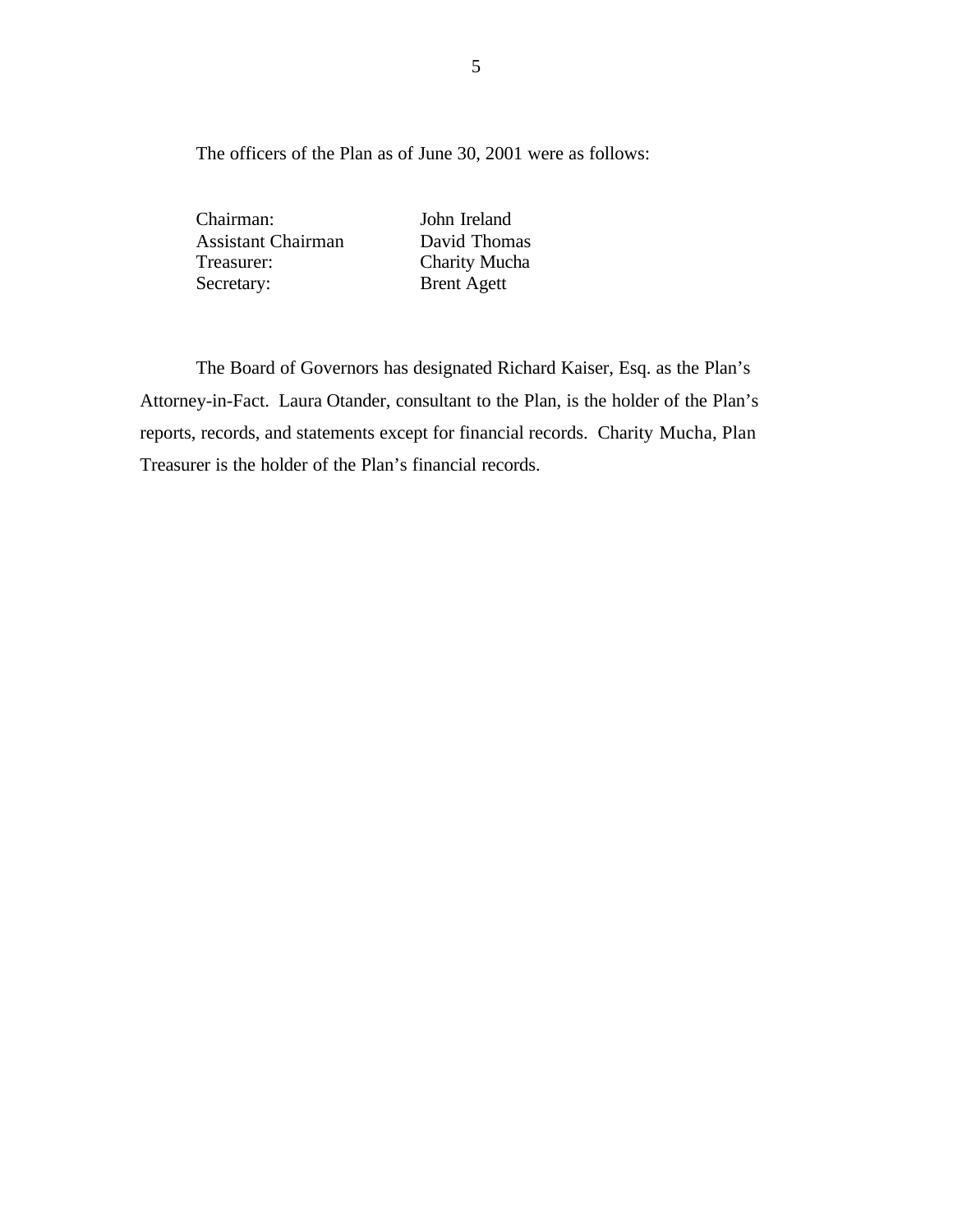#### **2. SCOPE OF EXAMINATION**

<span id="page-7-0"></span>The examination was conducted at the Plan's office located at 513 West Third Street, Jamestown, New York.

The examination comprised a verification of the assets and liabilities of the Plan as of June 30, 2001. A review was also made of the following items:

Plan Documents Financial Documents Service Provider Contracts Board of Directors' meeting minutes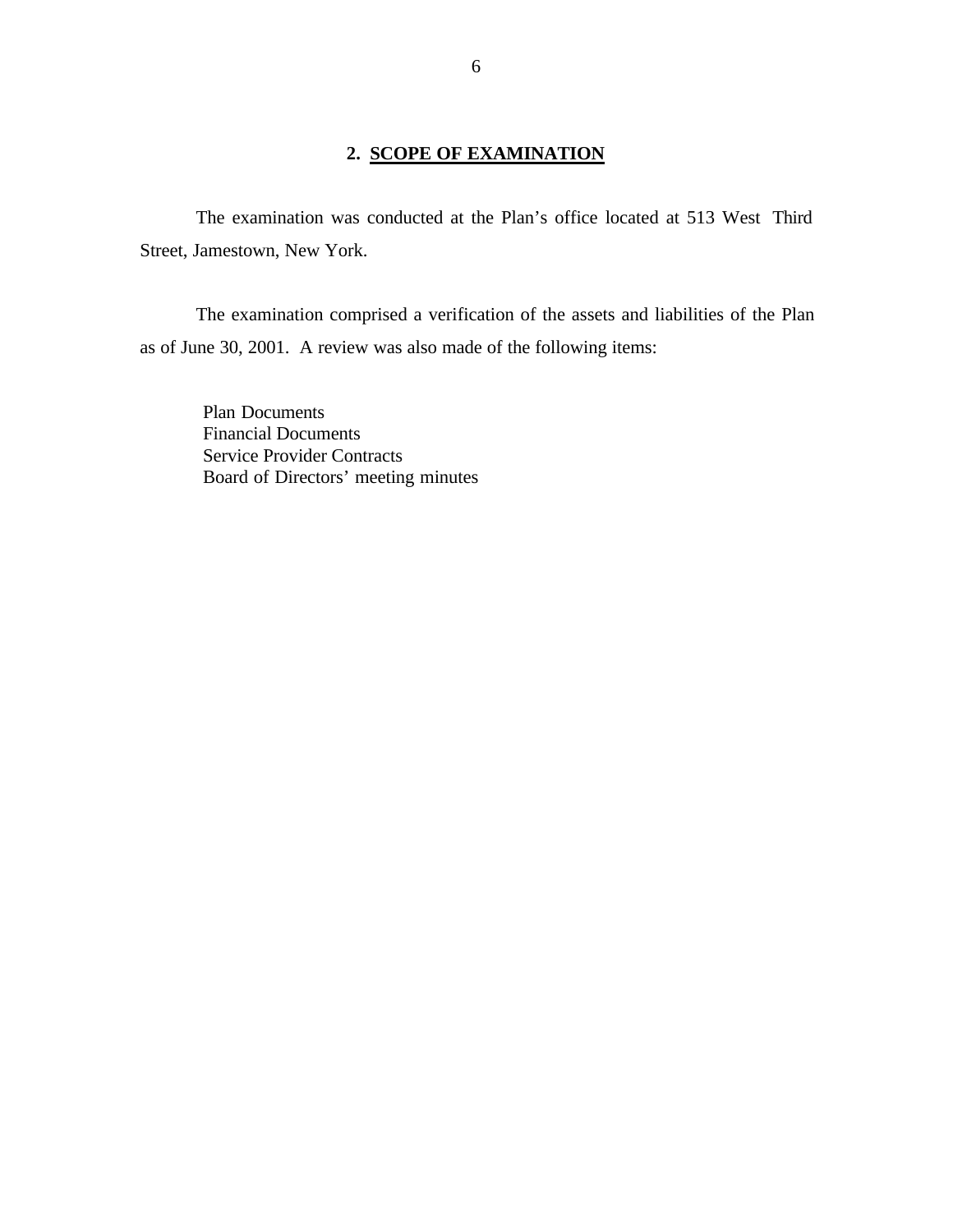#### **3. REINSURANCE**

<span id="page-8-0"></span> At June 30, 2001, the Plan had the following reinsurance program for eligible benefits under terms of the Plan Agreement in effect with an authorized, reinsurer.

| <b>Type</b>              | Limits                                                                                    |
|--------------------------|-------------------------------------------------------------------------------------------|
| Excess of loss one layer | 100% of \$1,000,000 excess of \$150,000 of<br>loss per contract holder, per contract year |

Effective July 1, 2001, the Plan added the following aggregate excess of loss coverage:

Aggregate excess of loss

(Medical and prescription drug) \$1,000,000 excess of 120% of expected benefits (\$26,,648) for the current contract period.

The two stop loss agreements in effect at December 31, 2000 did not include the wording prescribed by Section 1308(a)(2)(A)(i) of the New York Insurance Law.

It is recommended that the Plan amend it's stop loss contracts to include the wording prescribed by Section 1308(a)(2)(A)(i) of the New York Insurance Law.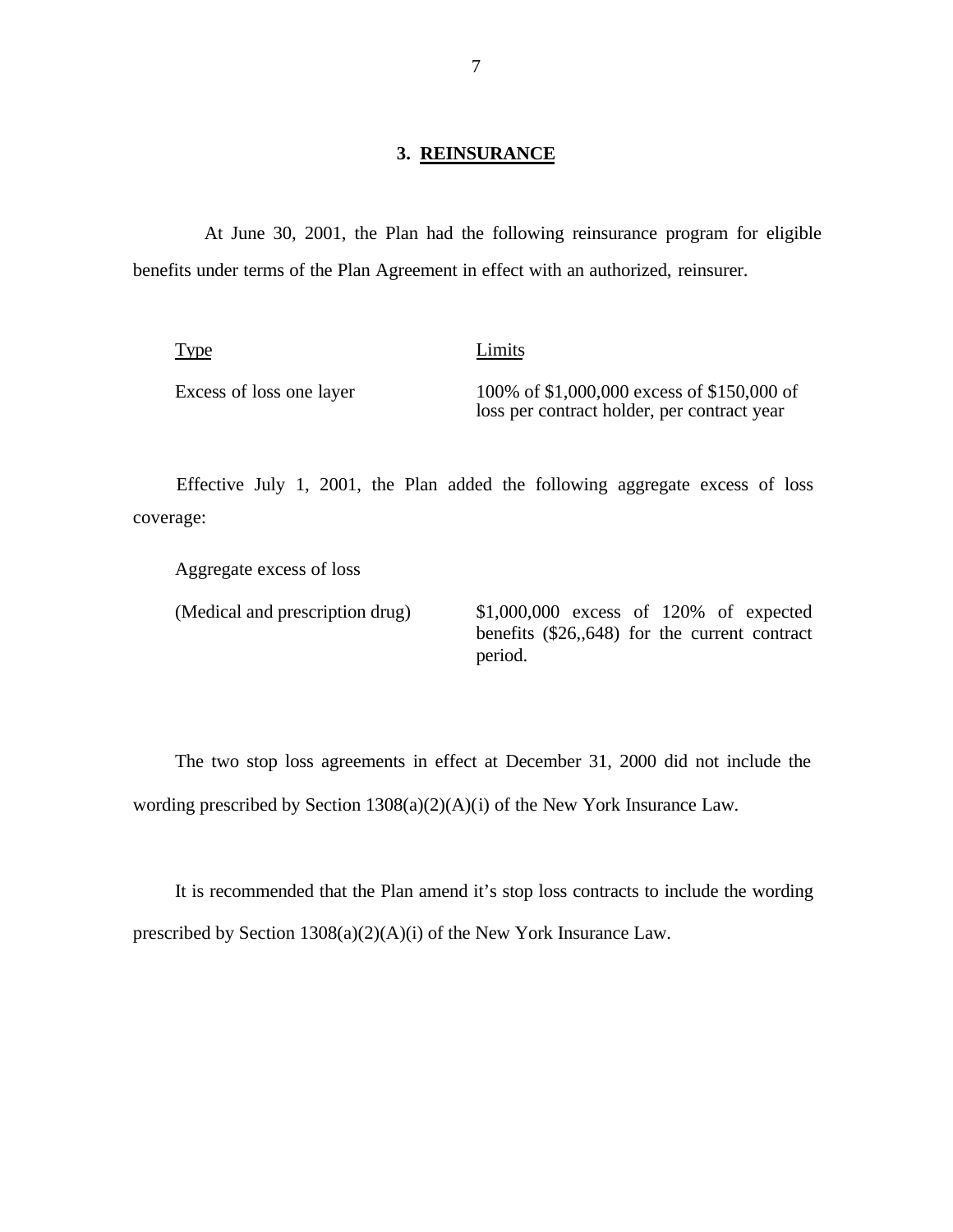#### **4. ADMINISTRATIVE SERVICE AGREEMENTS**

<span id="page-9-0"></span>At the time of examination, the Plan did not maintain signed administrative services agreements with its third party administrators relative to its medical & hospital benefits and for its vision benefits.

It is recommended that the Plan maintain signed administrative services agreements with its third party administrators relative to its medical & hospital benefits and its vision benefits.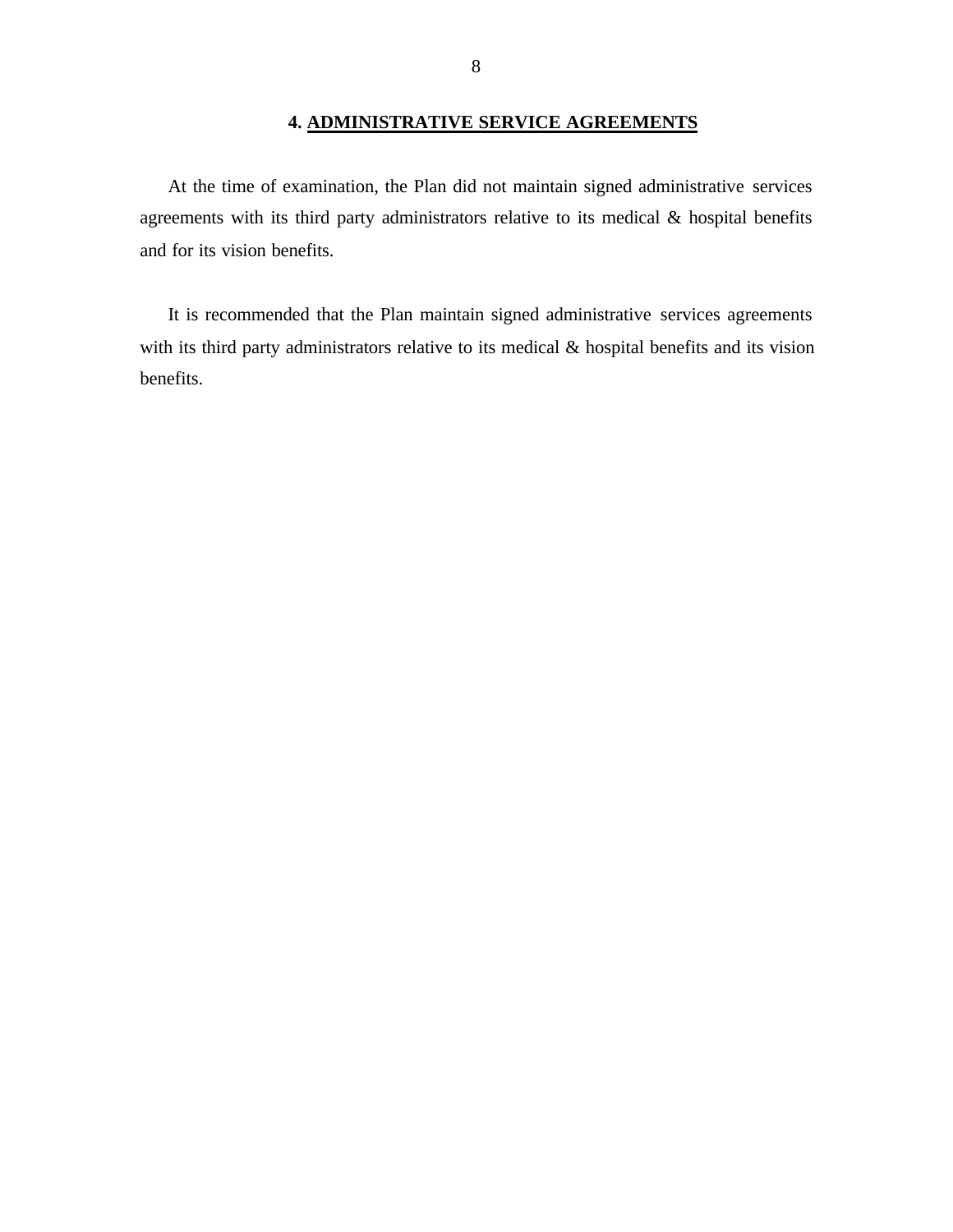#### **5. BALANCE SHEET**

The following balance sheet sets forth the Plan's financial condition as of December 31, 2000 as determined by this examination.

|                                                  |                             |                        | Net Worth                              |
|--------------------------------------------------|-----------------------------|------------------------|----------------------------------------|
| Assets                                           | Plan                        | Examination            | Increase<br>(Decrease)                 |
| Cash and cash equivalents<br>Premiums receivable | \$6,751,116<br>95,176       | \$6,751,116<br>95,176  | \$<br>0<br>$\boldsymbol{0}$            |
| <b>Total assets</b>                              | \$6,846,292                 | \$6,846,292            | \$<br>$\boldsymbol{0}$                 |
| Liabilities                                      |                             |                        |                                        |
| Accounts payable<br><b>Claims Payable</b>        | \$<br>$\Omega$<br>4,200,000 | \$<br>- 0<br>4,200,000 | $\mathcal{S}$<br>$\boldsymbol{0}$<br>0 |
| <b>Total liabilities</b>                         | \$4,200,000                 | \$4,200,200            | \$<br>$\boldsymbol{0}$                 |
| Net worth                                        |                             |                        |                                        |
| Contingency reserves<br>Retained earnings        | \$<br>905,280<br>1,741,012  | \$905,280<br>1,741,012 | \$<br>$\boldsymbol{0}$<br>0            |
| Total net worth                                  | \$2,646,292                 | \$2,646,292            | \$<br>$\boldsymbol{0}$                 |
| Total liabilities and net worth                  | <u>\$6,846,292</u>          | \$6,846,292            | <u>0</u>                               |

As of June 30, 2001, the Plan maintained a checking and money market account with M&T Bank, Jamestown, NY and a money market account with J.P. Morgan Chase, Buffalo, NY.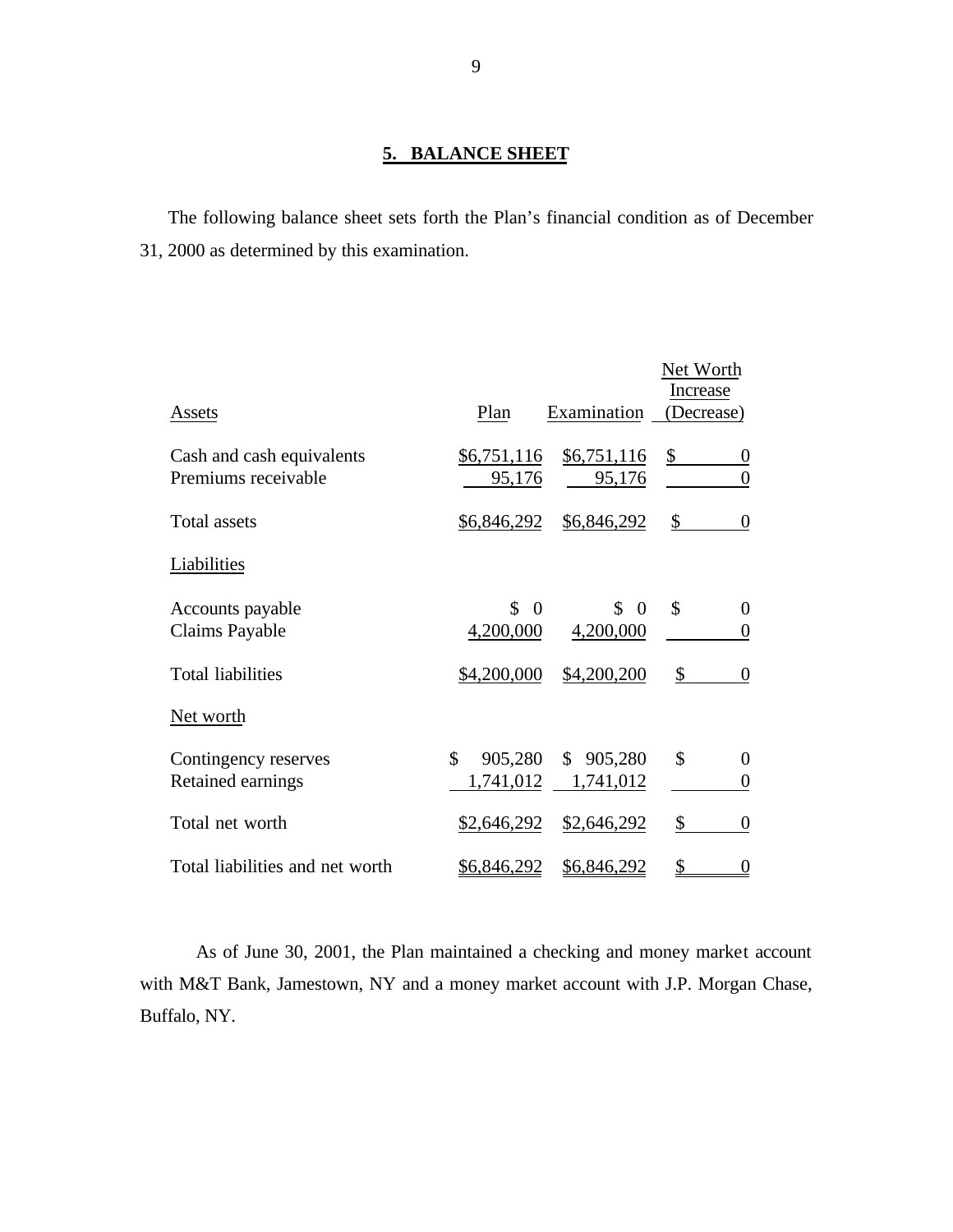#### **6. CASH AND CASH EQUIVALENTS**

<span id="page-11-0"></span>Although no examination change was made for the captioned asset, it was noted that the Plan did not maintain within its financial documents a reconciliation of its M&T checking account as of the examination date. .

It is recommended that the Plan maintain its bank reconciliation workpaper(s) within its financial report supporting workpapers.

#### **7. PREMIUMS RECEIVABLE**

Although no examination change was made relative to the captioned asset, it was noted that the Plan did not complete Schedule C within its filed June 30, 2001 New York Data Requirements annual statement. Said schedule provides an aging report of Premiums Receivable balances.

It is recommended that the Plan, in the future, complete Schedule C of its New York Data Requirements filed annual statement.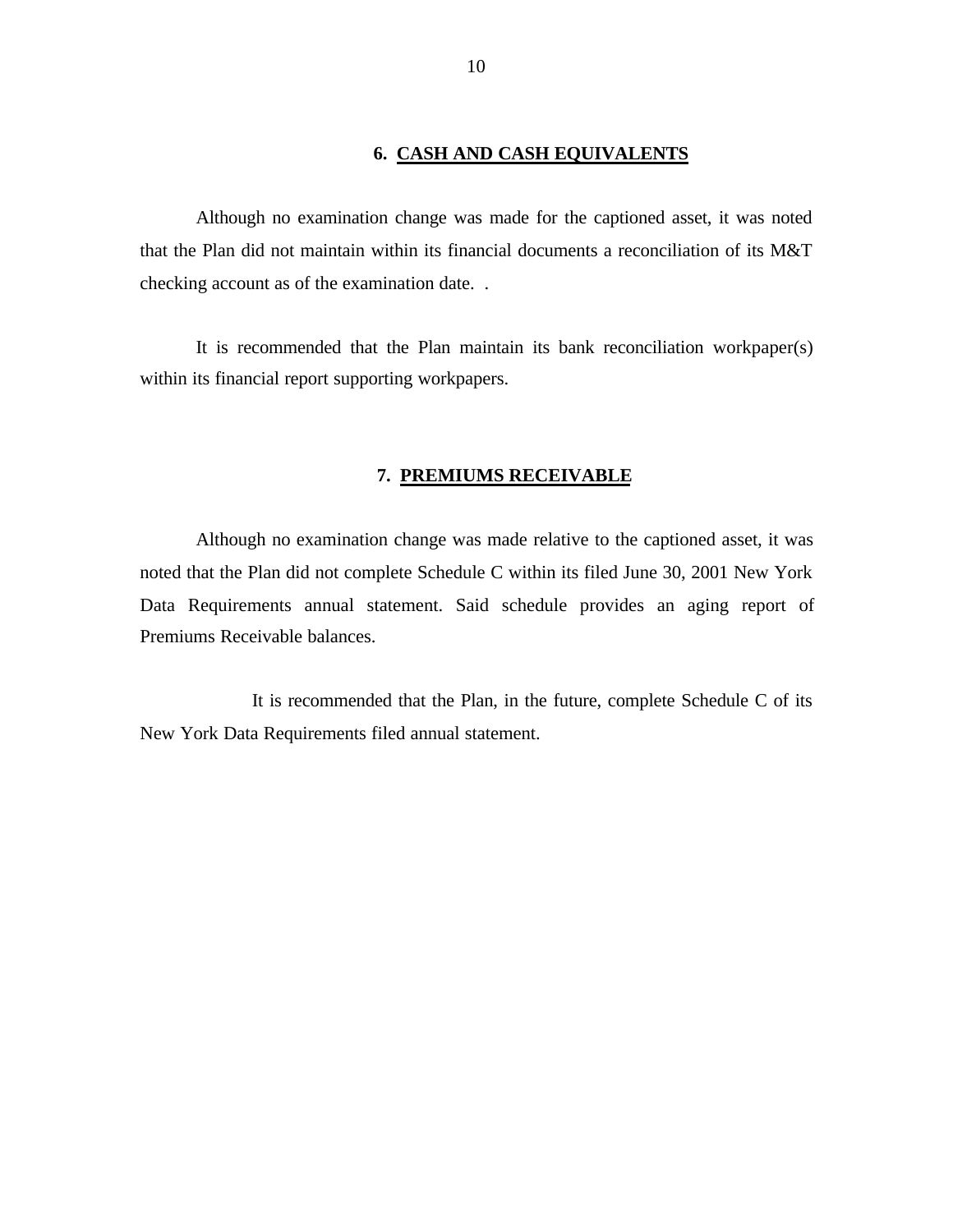# **8. SUMMARY OF COMMENTS AND RECOMMENDATIONS**

## ITEM PAGE NO.

| A.                | It is recommended that the Plan amend its stop loss<br>contracts to include the wording prescribed by Section<br>$1308(a)(2)(A)(i)$ of the New York Insurance Law.                                      | 7.  |
|-------------------|---------------------------------------------------------------------------------------------------------------------------------------------------------------------------------------------------------|-----|
| B.                | It is recommended that the Plan maintain signed<br>administrative services agreements with its third party<br>administrators relative to its medical $\&$ hospital benefits<br>and its vision benefits. | 8.  |
| $C_{\cdot \cdot}$ | It is recommended that the Plan maintain its bank<br>reconciliation workpaper(s) within its financial report<br>supporting workpapers.                                                                  | 10. |
| D.                | It is recommended that the Plan the Plan, in the future,<br>complete Schedule C of its New York Data<br>Requirements filed annual statement                                                             | 10. |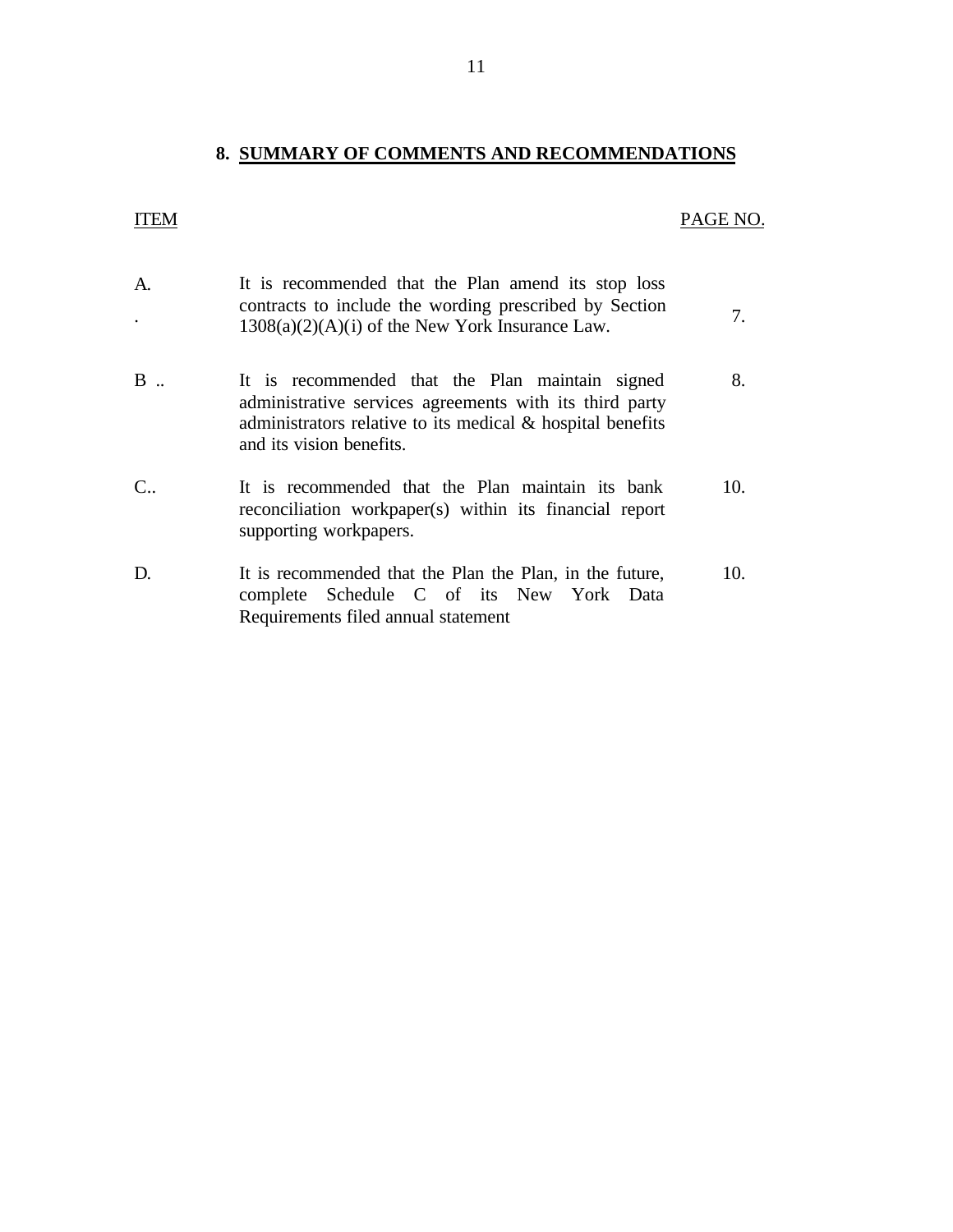Respectfully submitted,

Robert W. McLaughlin, CFE, CIE Principal Insurance Examiner

\_\_\_\_\_\_\_\_\_\_\_\_\_\_\_\_\_\_\_\_\_\_\_\_\_\_\_\_

STATE OF NEW YORK ) ) SS.  $\mathcal{L}$ COUNTY OF NEW YORK )

Robert W. McLaughlin, being duly sworn, deposes and says that the foregoing report submitted by him is true to the best of his knowledge and belief.

Robert W. McLaughlin

\_\_\_\_\_\_\_\_\_\_\_\_\_\_\_\_\_\_\_\_\_\_\_\_\_\_\_\_\_

Subscribed and sworn to before me This \_\_\_\_\_ day of \_\_\_\_\_\_\_\_\_2001